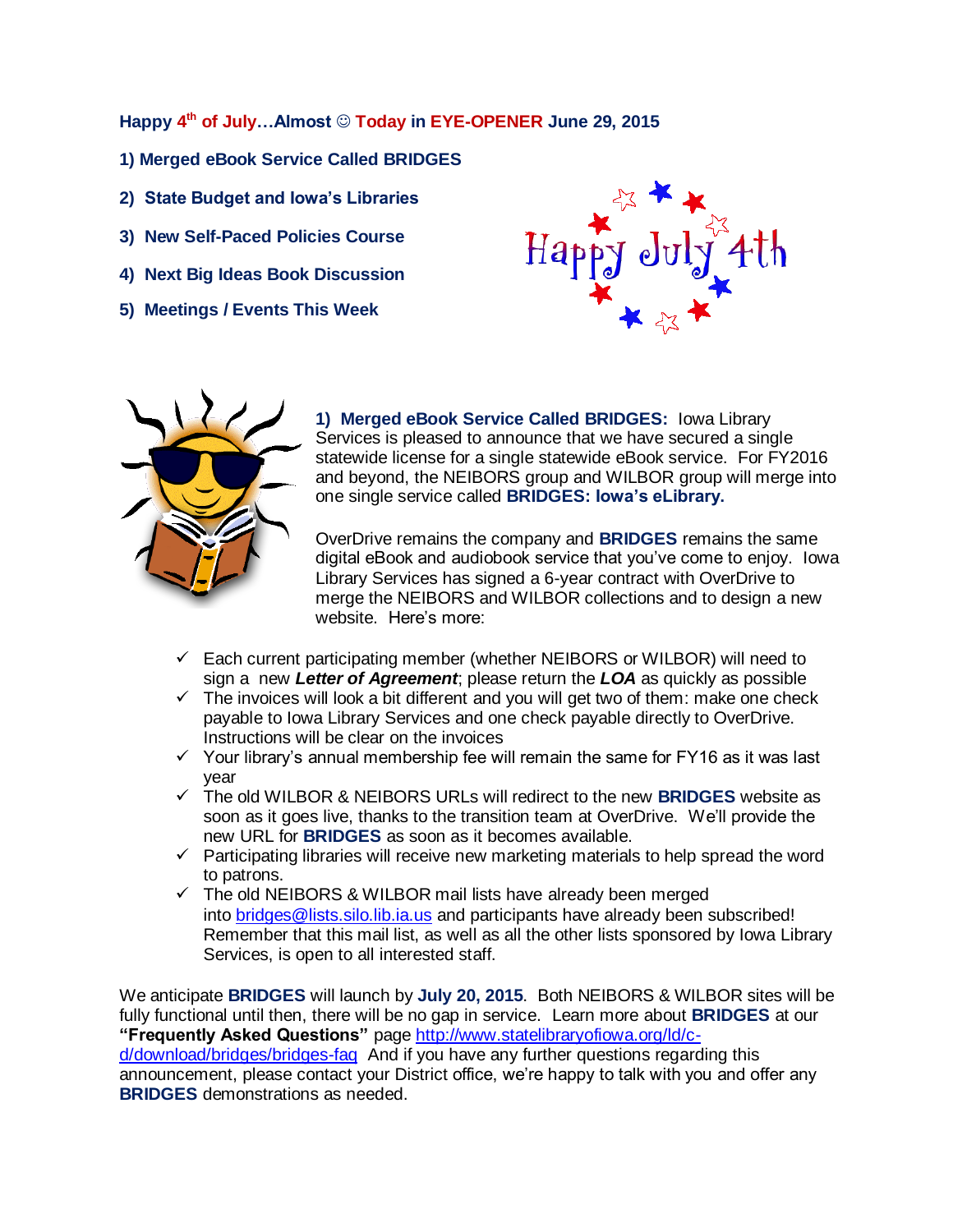**2) State Budget and Iowa's Libraries:** Iowa's state legislature  $a$ djourned on June  $5<sup>th</sup>$  and while this year's session was exceptionally long, serious budget cuts to libraries were never considered by the Senate, House, or Governor. This summary comes from *"The Capitol Report,"* written by ILA lobbyists Amy Campbell and Craig Patterson

"…In the final version of the **Economic Development Budget bill [\(SF 499\)](http://r20.rs6.net/tn.jsp?f=001tcuTk_GZVhZ3sWyOuwWU4Zpvkf-ACYkWVd69hPxhd-GcaCbiPWmiV1_E7FFxn32h-7lJpOYSutVJ4HOCMxT-9sY7JqEGdWA2PcnBm832Ugx2lkLa8dKxMzVOnKk3iYIp_RA69ccvP-qiprMHiqiXJPI9c3tLm7kZud8eV6p90xjpB1VoJyqh2NrL8q1Z1irTH8eY1PSjMHl3eGY6epEvLVmoeu_Va9hmgEMH9hoU0SnowUxxpiEXZm6-pj545LB0_3nHy30cEQY=&c=LpRHWq9wNbt6WFLj5xUTatcmJ2crhFdp6tXVW1XL9tSppQiiT5yQQQ==&ch=L0q7V9cqq-pcgtjjeINGDMKun2cQNppI1z5ga64hq7wdIhouqbnVLw==)**, the Department of Iowa Workforce Development is directed to again fund the Learning Express



program for the State Library. In the final version of the **Education Appropriations Budget bill [\(HF 658\)](http://r20.rs6.net/tn.jsp?f=001tcuTk_GZVhZ3sWyOuwWU4Zpvkf-ACYkWVd69hPxhd-GcaCbiPWmiV1_E7FFxn32h_NdF41JL_3oIADo6AD1ASB4EoU6ED5Xx6HY-EgBomVbRln9nd2mV08asgh40JUrNvudbq1X9V40yw7EL5512aw4YI4JNfBw_ATz0zHjELWzUQ04ByiaifjSPHmYbRruBLd2sKFhc94MtwHnzws7hZcZK3eAkIvNH6VmEBYpycZnAHSxpPYcyq2PLTHYnz2oUsIB8ZFrPLZQ=&c=LpRHWq9wNbt6WFLj5xUTatcmJ2crhFdp6tXVW1XL9tSppQiiT5yQQQ==&ch=L0q7V9cqq-pcgtjjeINGDMKun2cQNppI1z5ga64hq7wdIhouqbnVLw==)**, both the State Library (\$2,715,063) and Enrich Iowa (\$2,574,228) are funded at last year's levels. While it would have been ideal to get more funds for library priorities, we consider it a victory whenever you can emerge from a contentious year like this one with all of your previous year's funding intact.

Concerning hometown governance issues, the Iowa library community did not face any assaults on local library autonomy this year. No filtering bills, no movie rating requirements, no bills stripping kids of their privacy on what they checkout, etc. Please continue talking with your legislators about all of these issues, because it would be great if we could make sessions like this one the norm rather than the exception…"

Thanks to all of you for your local advocacy efforts this year. Local, state, and federal funding for libraries is debated every year—and often in danger every year—so your conversations and efforts do matter. And thanks to Amy and Craig for another successful year representing Iowa's libraries!

**3) New Self-Paced Policies Course:** Iowa Library Services is pleased to announce an upcoming self-paced course on policy development. Based on the PLA book Policies For Results and In Service to Iowa: Public Library Standards, this course is designed around 4 major policy categories. These are the same 4 policy categories required of libraries to be funded in TIER 1 of the standards program: circulation, collections, personnel, and Internet use.



Similar to the "Weed it and Reap" course, the new *"Policies For Results"* course will be done in Moodle. Students will be able to listen to 4 recorded modules—one module for each of the above policy categories—along with accessing articles on the topics. The goal will be to submit a copy of your current policy, followed by a revised copy patterned after Policies For Results. Take up one or more of these self-paced modules—better yet, step through all four!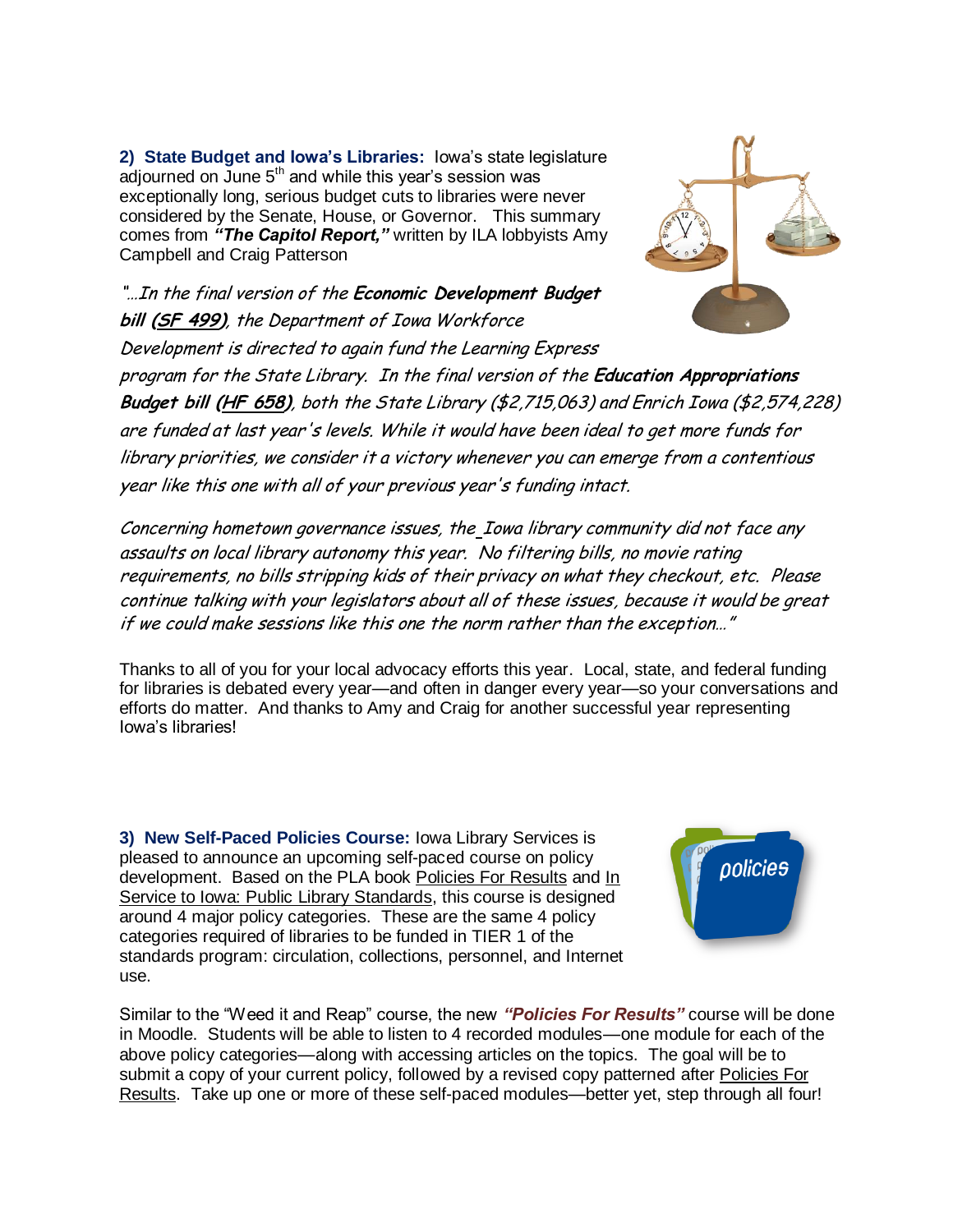We'll kick off this new self-paced course with a webinar on **July 23 at 1:00PM**; repeats on **July 24 at 10:00AM.** This webinar explains the major tenant of Policies For Results, a fresh way of approaching policy development by looking at constructing policies in 4 parts: the philosophy, the regulations, the procedures, and the guidelines. Learn how to apply the 4 parts of a policy to a sample topic. Review the board's role in policy development, along with the roles played by the library director and staff. Learn why policies are stronger when all 4 parts are evident. And share your policy pet peeves!

Plenty of time for discussion and certainly time for explanation of the follow-up self-paced course. Registration is open in the c.e. catalog<http://www.statelibraryofiowa.org/cgi-bin/cecat/>



**4) Next Big Ideas Book Discussion:** Up next in our **"Big Ideas Book Discussion"** series is the title It's Always Personal: Navigating Emotion in the New Workplace. Scheduled for **August 6**, **online** from **9:30-11:00AM**, Becky Bilby (Sioux Center PL) and I are looking forward to leading this discussion.

How many times have you heard—or used yourself—the expression "don't take it personally." Or this expression "it's nothing against you, it's just business…" Well, according to author Anne Kreamer, things said and done in the workplace are never "just business," they're always personal. One book review of It's Always Personal reads "...in this groundbreaking look at what's really going on from 9:00-5:00—the crying, yelling, and bullying, as well as the friendship and laughter born of creative collaboration—journalist and former corporate executive Anne Kreamer shows us how to get rational about our emotions, and provides the necessary new tools to flourish in an emotionally charged workplace…It's Always Personal is an essential companion for everyone—managers and employees alike navigating the often confusing and challenging realities of the contemporary workplace…"

In **"Big Ideas Book Discussions,"** IaLS staff and guest stars facilitate discussions using books outside of library management, but with plenty of application to library management. Choosing books on leadership, civic engagement, customer service, presentation skills, etc. we'll connect those ideas with public library service. In addition to a great assortment of nonfiction titles—and of course the c.e. credit—there are other spin-off benefits of **"Big Ideas,"** such as:

- $\triangleright$  titles help with collection development for participating libraries
- $\triangleright$  titles are good choices for local book discussion groups
- $\triangleright$  this program serves as another model for how to facilitate local book discussions

We encourage participants to purchase books used throughout the **"Big Ideas"** series for your own collections. Simply register in the c.e. catalog [http://www.statelibraryofiowa.org/cgi](http://www.statelibraryofiowa.org/cgi-bin/cecat/)[bin/cecat/](http://www.statelibraryofiowa.org/cgi-bin/cecat/) then join us for the next good read It's Always Personal.